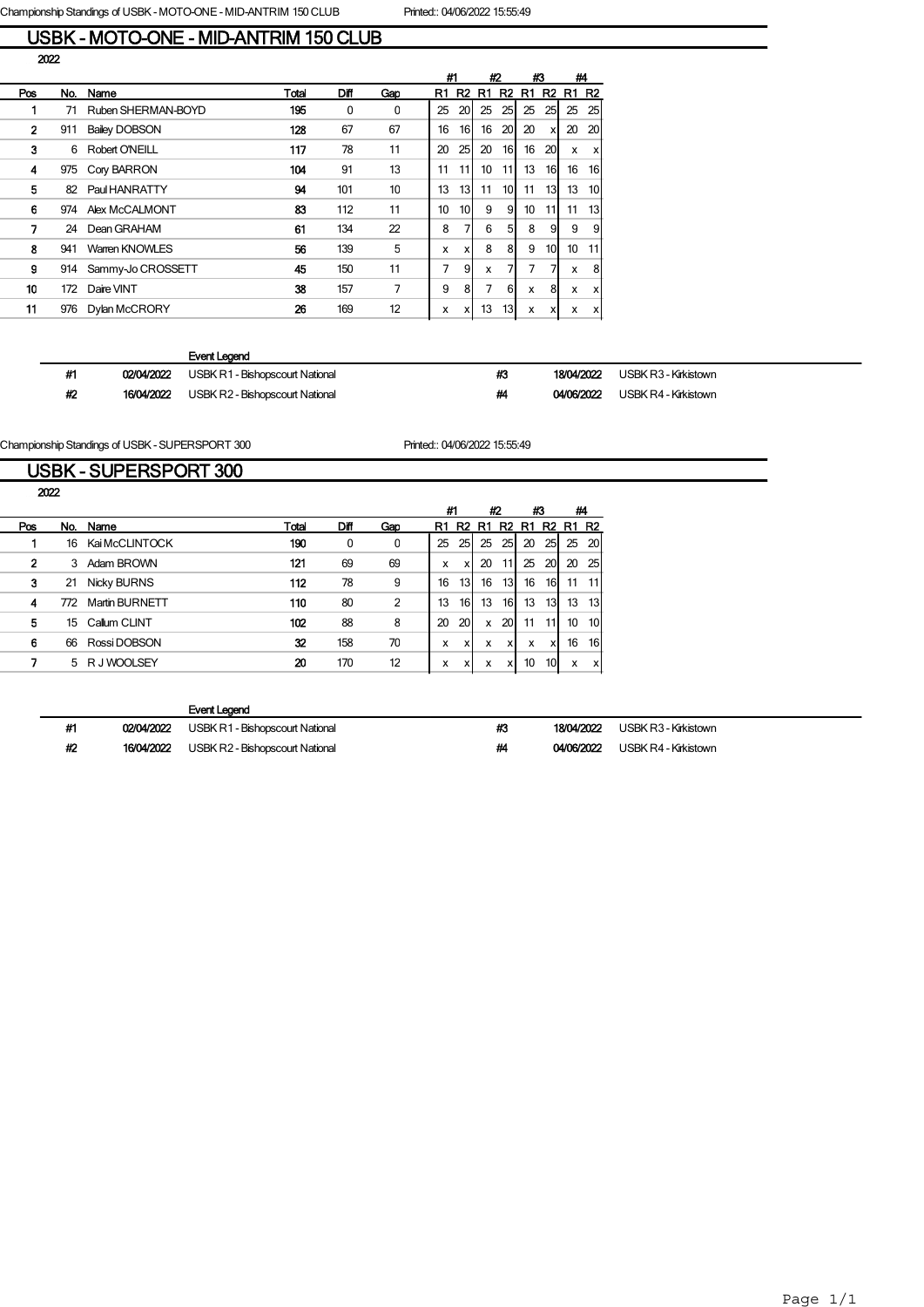# USBK - LIGHTWEIGHT SUPERSPORT

|              |         |                        |                  |      |                |    | #1              |    | #2              |                  | #3                        |                | #4             |
|--------------|---------|------------------------|------------------|------|----------------|----|-----------------|----|-----------------|------------------|---------------------------|----------------|----------------|
| Pos          | No.     | Name                   | Total            | Diff | Gap            | R1 | R <sub>2</sub>  | R1 | R <sub>2</sub>  | R1               | R <sub>2</sub>            | R <sub>1</sub> | R <sub>2</sub> |
| 1            | 232     | Jack OLIVER            | 185              | 0    | $\Omega$       | 20 | 25              | 25 | 20 <sub>l</sub> | 20               | 25                        | 25             | 25             |
| $\mathbf{2}$ | 119     | Kris DUNCAN            | 162              | 23   | 23             | 25 | 20              | 16 | 25              | 16               | 20                        | 20             | 20             |
| 3            | 943     | Alan MAIRS             | 96               | 89   | 66             | 10 | 9               | 10 | 11              | 11               | 13                        | 16             | 16             |
| 4            | 149     | <b>Graham McALEESE</b> | 84               | 101  | 12             | 13 | 13              | 13 | 16I             | 13               | 16                        | x              | X              |
| 5            | 41      | Robbie KIERAN          | 67               | 118  | 17             | 8  | 8               | 8  | 10 <sup>1</sup> | $\overline{7}$   | 8                         | 9              | 9              |
| 6            | 2       | Alvin GRIFFIN          | 53               | 132  | 14             | 16 | 16I             | x  | xl              | 10 <sup>10</sup> | 11                        | x              | X              |
|              | 7<br>59 | Danyl TWEED            | 52               | 133  | 1              | x  | x               | 20 | x               | 25               |                           | x              | x              |
| 8            | 957     | <b>William MORRELL</b> | 45               | 140  | 7              | 9  | 10 <sup>1</sup> | 9  | x               | 8                | 9                         | x              | x              |
| g            | 105     | Darren DUNCAN          | 26               | 159  | 19             | x  | x               | x  | x               | x                | X                         | 13             | 13             |
| 10           | 164     | Stephen TOBIN          | 24               | 161  | $\overline{2}$ | x  | X               | 11 | 13              | x                | x                         | x              | X              |
| 11           | 11      | Robert WADDELL         | $\boldsymbol{z}$ | 163  | 2              | 11 | 11              | x  | xl              | x                | x                         | x              | x              |
| 12           | 54      | Johnny McCAY           | 22               | 163  | $\mathbf 0$    | x  | x               | x  | xl              | x                | x                         | 11             | 11             |
| 13           | 26      | Mark SHIELDS           | 20               | 165  | $\overline{2}$ | x  | x               | x  | x               | x                | $\boldsymbol{\mathsf{x}}$ | 10             | 10             |
| 14           | 62      | Aidan CLEARY           | 19               | 166  | 1              | x  | X               | x  | xl              | 9                | 10                        | x              | X              |
|              |         |                        |                  |      |                |    |                 |    |                 |                  |                           |                |                |

#### Event Legend

| #1 | 02/04/2022 | USBK R1 - Bishopscourt National | #3 | 18/04/2022 | USBK R3 - Kirkistown |
|----|------------|---------------------------------|----|------------|----------------------|
| #2 | 16/04/2022 | USBK R2 - Bishopscourt National | #4 | 04/06/2022 | USBK R4 - Kirkistown |

Championship Standings of USBK - MOTO 3 (125GP) Printed:: 04/06/2022 16:27:49

#### USBK - MOTO 3 (125GP)

|     |                    |                      |       |      |     |    | #1<br>#2        |    |                | #3 |                | #4 |                |
|-----|--------------------|----------------------|-------|------|-----|----|-----------------|----|----------------|----|----------------|----|----------------|
| Pos | No.                | Name                 | Total | Diff | Gap | R1 | R <sub>2</sub>  | R1 | R <sub>2</sub> | R1 | R <sub>2</sub> | R1 | R <sub>2</sub> |
|     | 65                 | Alexander ROWAN      | 130   | 0    | 0   | 20 | 20              | x  | x              | 25 | 25             | 20 | <b>20</b>      |
|     | $\mathbf{2}$<br>71 | Ruben SHERMAN-BOYD   | 129   |      |     | 13 | 11              | 20 | 20             | 20 | 16             | 16 | 13 I           |
|     | 3<br>916           | <b>Jack BURROWS</b>  | 122   | 8    | 7   | 16 | 16I             | x  | 25             | 16 | 20             | 13 | 16I            |
|     | 4<br>22            | Kai McCLINTOCK       | 94    | 36   | 28  | 11 | 13 <sub>l</sub> | 25 | x              | 13 | 10             | 11 | 11             |
|     | 5<br>911           | <b>Bailey DOBSON</b> | 83    | 47   | 11  | 10 | 10              | 16 | 16I            | x  | 11             | 10 | 10I            |
|     | 6<br>8             | Ross MOORE           | 63    | 67   | 20  | 25 | 25              | x  | x              | x  | 13             | X  | xl             |
|     | 7                  | Jamie LYONS          | 50    | 80   | 13  |    | x<br><b>X</b>   | x  | x              | x  | x              | 25 | 25             |
|     | 8<br>86            | Nigel MOORE          | 46    | 84   | 4   |    | x<br>x          | 13 | 13I            | 11 | 9              | X  | xl             |
|     | g<br>149           | Malcolm LOVE         | 20    | 110  | 26  |    | 9<br>x          | 11 | x              | x  | х              | X  | xl             |
|     | 10<br>77           | Graham McLAUGHLIN    | 9     | 121  | 11  |    | x<br><b>X</b>   | x  | x              | x  | x              | 9  | xl             |
|     |                    |                      |       |      |     |    |                 |    |                |    |                |    |                |

| #1 | 02/04/2022 USBK R1 - Bishopscourt National | #3 | 18/04/2022 USBK R3 - Kirkistown |
|----|--------------------------------------------|----|---------------------------------|
| Ж, | 16/04/2022 USBK R2 - Bishopscourt National | #4 | 04/06/2022 USBK R4 - Kirkistown |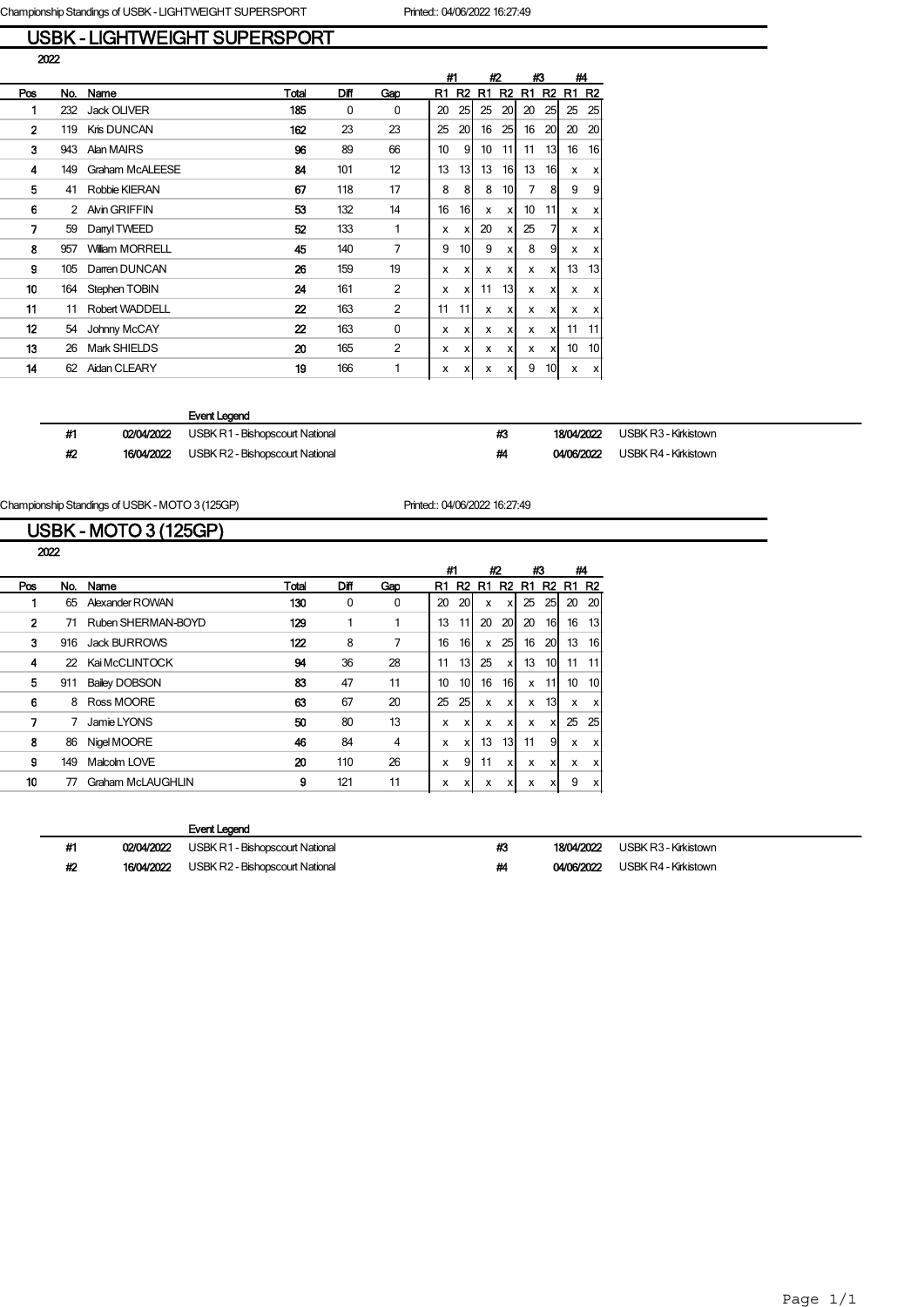### USBK - PRODUCTION TWIN

|                |     |                         |       |             |                |              | #1<br>#2       |    | #3               |    | #4    |                           |                           |
|----------------|-----|-------------------------|-------|-------------|----------------|--------------|----------------|----|------------------|----|-------|---------------------------|---------------------------|
| Pos            | No. | Name                    | Total | Diff        | Gap            | R1           | R <sub>2</sub> | R1 | R2               |    | R1 R2 | R <sub>1</sub>            | R <sub>2</sub>            |
| 1              | 127 | <b>Gareth MORRELL</b>   | 132   | $\mathbf 0$ | $\mathbf 0$    | 25           | 25             | 16 | 16               | x  | X     | 25                        | 25                        |
| $\overline{2}$ | 43  | Tom GREENWOOD           | 132   | $\Omega$    | $\Omega$       | X            | 16             | 20 | 20               | 20 | 20    | 16                        | 20                        |
| 3              | 1   | Mark ABRAHAM            | 100   | 32          | 32             | X            | X              | 25 | 25               | 25 | 25    | $\boldsymbol{\mathsf{x}}$ | X                         |
| 4              | 99  | Duane LEWIS             | 62    | 70          | 38             | $\mathsf{x}$ | X              | 13 | 13               | X  | x     | 20                        | 16                        |
| 5              | 104 | John MARTIN             | 61    | 71          | 1              | 9            | 10             | X  | x                | 11 | 13    | 9                         | 9                         |
| 6              | 53  | Malcolm BENSON          | 59    | 73          | $\overline{2}$ | 13           | 11             | 11 | 11               | X  | X     | 6                         | 7                         |
| 7              | 54  | Johnny McCAY            | 50    | 82          | 9              | x            | x              | х  | $\boldsymbol{x}$ | 16 | 16    | 7                         | 11                        |
| 8              | 16  | <b>Conor MAGUIRE</b>    | 49    | 83          | 1              | 10           | 9              | 9  | 10 <sup>1</sup>  | x  | X     | 5                         | 6                         |
| 9              | 124 | Calum O'BRIEN           | 43    | 89          | 6              | X            | x              | 8  | 8                | 10 | 9     | 3                         | 5                         |
| 10             | 25  | Michael McKERNAN        | 42    | 90          | 1              | х            | x              | x  | x                | 13 | 11    | 8                         | 10                        |
| 11             | 60  | <b>Jack MEARES</b>      | 38    | 94          | 4              | x            | x              | 10 | 9                | 9  | 10    | x                         | x                         |
| 12             | 951 | Sean DUFFY              | 29    | 103         | 9              | 16           | 13             | X  | x                | x  | X     | X                         | x                         |
| 13             | 18  | James BERMINGHAM        | 24    | 108         | 5              | $\mathsf{x}$ | X              | x  | x                | x  | x     | 11                        | 13                        |
| 14             | 57  | Craig SCOLLAN           | 23    | 109         | 1              | 8            | 8              | 7  | x                | x  | x     | x                         | x                         |
| 15             | 14  | David DUFFY             | 21    | 111         | $\overline{2}$ | x            | x              | x  | x                | x  | x     | 13                        | 8                         |
| 16             | 30  | Josh RAE                | 20    | 112         | 1              | x            | 20             | x  | x                | x  | x     | X                         | X                         |
| 17             | 101 | Jonny HAMILL            | 20    | 112         | $\mathbf 0$    | 20           | x              | x  | x                | x  | X     | X                         | x                         |
| 18             | 344 | <b>Braydon CUMMINGS</b> | 11    | 121         | 9              | 11           | X              | x  | X                | X  | X     | X                         | $\boldsymbol{\mathsf{x}}$ |
| 19             | 42  | <b>Ryan CUMMINGS</b>    | 10    | 122         | 1              | $\mathsf{x}$ | X              | x  | х                | x  | ×l    | 10                        | X                         |
| 20             | 47  | Alan DUFFY              | 8     | 124         | $\overline{2}$ | x            | X              | x  | x                | x  | x     | $\overline{4}$            | $\overline{4}$            |
| 21             | 169 | Adam WATT               | 5     | 127         | 3              | x            | x              | X  | x                | x  | x     | 2                         | 3                         |

| #1 | 02/04/2022 | USBK R1 - Bishopscourt National | #3 | 18/04/2022 | USBK R3 - Kirkistown |
|----|------------|---------------------------------|----|------------|----------------------|
| #2 | 16/04/2022 | USBK R2 - Bishopscourt National | Ш  | 04/06/2022 | USBK R4 - Kirkistown |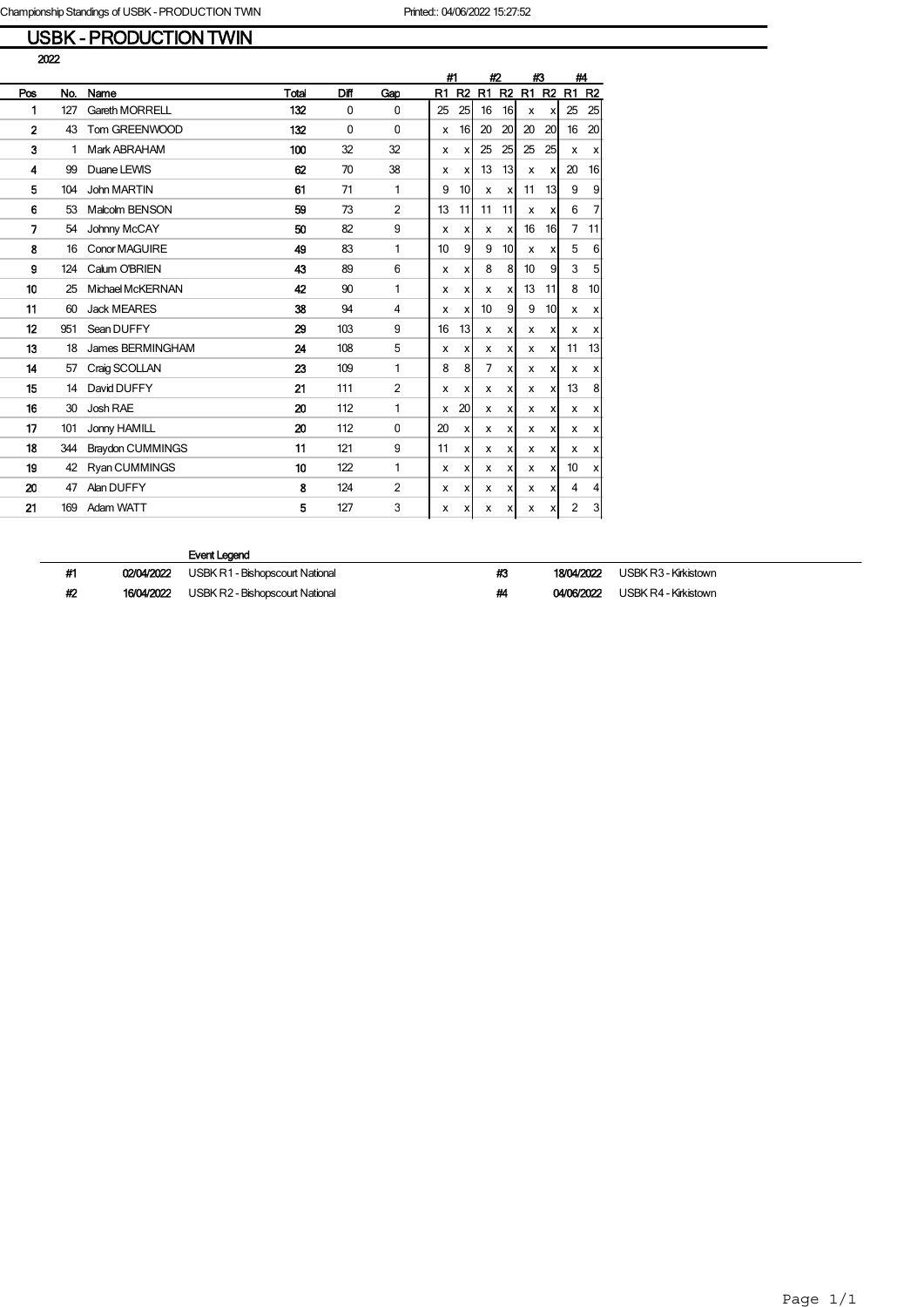## USBK - SUPERTWIN

|                |     |                       |       |      |                |    | #1             |                | #2 |    | #3             | #4 |                |
|----------------|-----|-----------------------|-------|------|----------------|----|----------------|----------------|----|----|----------------|----|----------------|
| Pos            | No. | Name                  | Total | Diff | Gap            | R1 | R <sub>2</sub> | R1             | R2 | R1 | R <sub>2</sub> | R1 | R <sub>2</sub> |
| 1              | 3   | Ryan GIBSON           | 148   | 0    | $\mathbf{0}$   | 16 | 20             | 20             | 25 | 16 | 10             | 16 | 25             |
| $\overline{2}$ | 119 | Kris DUNCAN           | 81    | 67   | 67             | x  | 13             | 13             | 16 | 10 | X              | 13 | 16             |
| 3              | 97  | Lee HARA              | 73    | 75   | 8              | 9  | 10             | 9              | 10 | 5  | 7              | 10 | 13             |
| 4              | 7   | <b>Barry GRAHAM</b>   | 58    | 90   | 15             | x  | X              | $\overline{2}$ | 9  | 11 | 16             | 20 | x              |
| 5              | 56  | Adam McLEAN           | 50    | 98   | 8              | x  | X              | x              | x  | 25 | 25             | x  | x              |
| 6              | 99  | Jeremy McWILLIAMS     | 50    | 98   | $\pmb{0}$      | 25 | 25             | x              | x  | x  | x              | x  | x              |
| 7              | 138 | Paul WILLIAMS         | 47    | 101  | 3              | X  | x              | 16             | 20 | X  | 11             | x  | x              |
| 8              | 13  | Gary McCOY            | 45    | 103  | $\overline{2}$ | X  | X              | 25             | X  | X  | 20             | x  | x              |
| 9              | 77  | Dave LIDDY            | 45    | 103  | 0              | 10 | 8              | 5              | 6  | х  | x              | 7  | 9              |
| 10             | 121 | Michael GILLAN        | 41    | 107  | 4              | 11 | 16             | x              | x  | 6  | 8              | x  | х              |
| 11             | 241 | Thomas O'GRADY        | 41    | 107  | 0              | x  | X              | 11             | 13 | 8  | 9              | x  | X              |
| 12             | 21  | <b>Nicky BURNS</b>    | 38    | 110  | 3              | 8  | 7              | 7              | 8  | 3  | 5              | x  | x              |
| 13             | 232 | <b>Jack OLIVER</b>    | 31    | 117  | 7              | x  | X              | x              | x  | x  | x              | 11 | 20             |
| 14             | 222 | Michael GAHAN         | 30    | 118  | 1              | x  | 11             | 8              | 7  | 4  | x              | x  | x              |
| 15             | 12  | Chris WEIR            | 30    | 118  | 0              | 6  | 6              | x              | X  | x  | x              | 8  | 10             |
| 16             | 22  | Eunan McGLINCHEY      | 25    | 123  | 5              | x  | X              | x              | x  | x  | X              | 25 | X              |
| 17             | 27  | Joseph LOUGHLIN       | 22    | 126  | 3              | X  | X              | x              | X  | 9  | 13             | x  | x              |
| 18             | 40  | Darragh CREAN         | 21    | 127  | 1              | x  | x              | 10             | 11 | x  | x              | x  | x              |
| 19             | 47  | <b>Richard COOPER</b> | 20    | 128  | 1              | x  | X              | x              | X  | 20 | x              | x  | x              |
| 20             | 2   | Cameron DAWSON        | 20    | 128  | 0              | 20 | X              | x              | X  | X  | х              | x  | х              |
| 21             | 951 | Sean DUFFY            | 20    | 128  | 0              | x  | X              | х              | x  | x  | x              | 9  | 11             |
| 22             | 61  | Jonathan WATT         | 19    | 129  | 1              | 7  | 9              | x              | x  | 1  | 2              | x  | x              |
| 23             | 30  | Jason CORCORAN        | 16    | 132  | 3              | x  | X              | 6              | 5  | 2  | 3              | x  | x              |
| 24             | 5   | Marty LENNON          | 13    | 135  | 3              | x  | x              | x              | x  | 13 | x              | x  | x              |
| 25             | 81  | Eoin O SIOCHRU        | 13    | 135  | $\pmb{0}$      | 13 | X              | x              | X  | x  | х              | x  | x              |
| 26             | 164 | Stephen TOBIN         | 13    | 135  | 0              | х  | x              | x              | х  | 7  | 6              | x  | x              |
| 27             | 46  | Mark JOHNSON          | 8     | 140  | 5              | x  | X              | x              | 4  | x  | 4              | x  | x              |
| 28             | 142 | <b>Adrian HERATY</b>  | 8     | 140  | 0              | x  | X              | 4              | 3  | X  | 1              | x  | x              |
| 29             | 985 | Paul McBRIDE          | 6     | 142  | 2              | x  | X              | x              | x  | x  | x              | 6  | x              |
| 30             | 24  | <b>Rudi PAUL</b>      | 5     | 143  | 1              | x  | 5              | х              | x  | x  | x              | х  | X              |
| 31             | 52  | Thomas BYRNE          | 5     | 143  | 0              | x  | X              | 3              | 2  | x  | x              | x  | х              |

| #1 | 02/04/2022 | USBK R1 - Bishopscourt National        | #3 | 18/04/2022 | USBK R3 - Kirkistown |
|----|------------|----------------------------------------|----|------------|----------------------|
| #2 | 16/04/2022 | <b>USBK R2 - Bishopscourt National</b> | #4 | 04/06/2022 | USBK R4 - Kirkistown |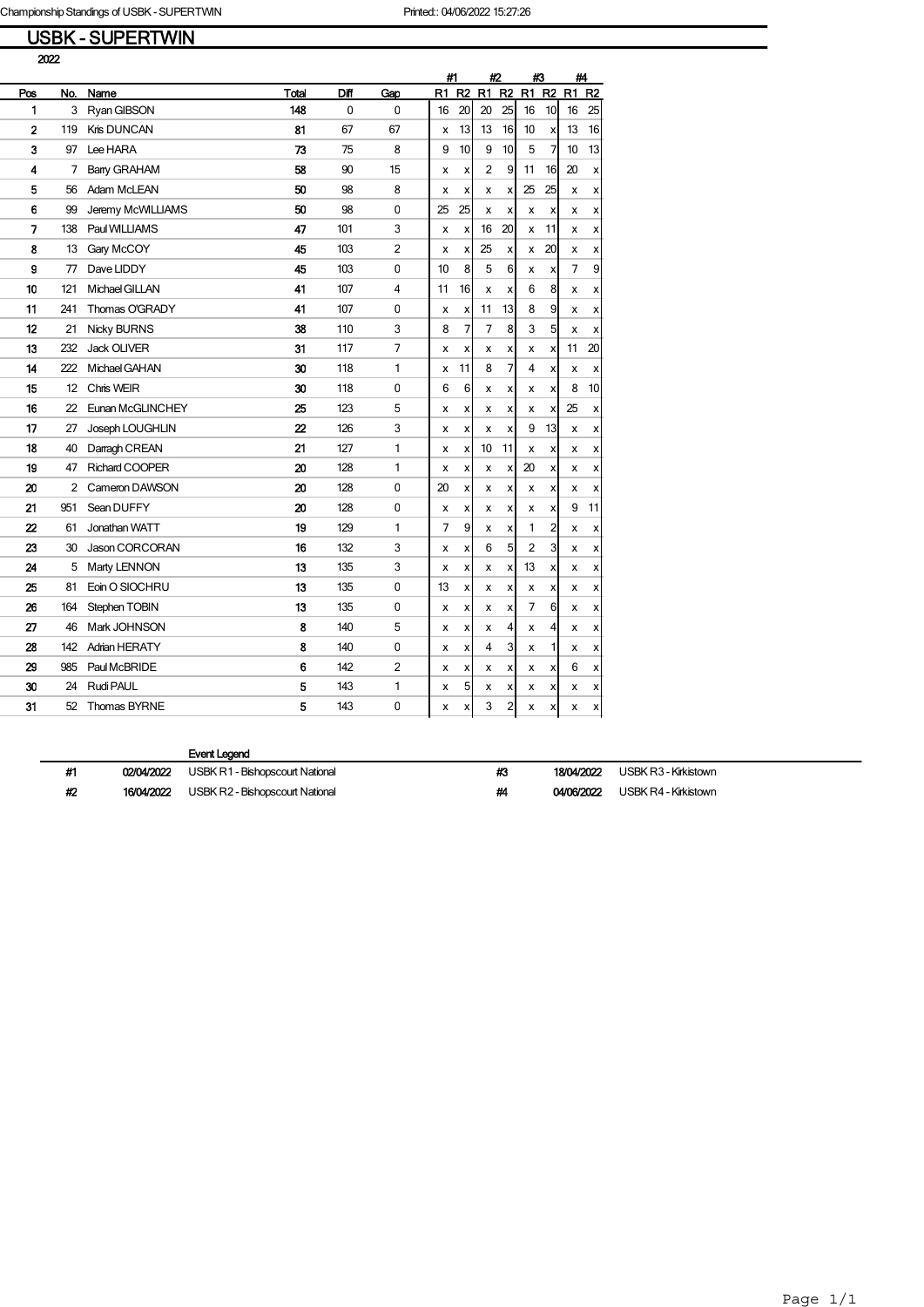Championship Standings of USBK - PRE-INJECTION 1000 Printed:: 04/06/2022 16:14:13

### USBK - PRE-INJECTION 1000

|     |     |                   |       |      |     |    | #1<br>#2       |    |                 | #3 | #4        |             |              |
|-----|-----|-------------------|-------|------|-----|----|----------------|----|-----------------|----|-----------|-------------|--------------|
| Pos | No. | Name              | Total | Diff | Gap | R1 | R <sub>2</sub> | R1 | R2              |    |           | R1 R2 R1 R2 |              |
|     | 33  | lan McGARRIGLE    | 135   | 0    | 0   | x  |                | 20 | 25 <sup>1</sup> | 20 | <b>20</b> |             | 25 25        |
| 2   | 46  | <b>Matt BURNS</b> | 125   | 10   | 10  | 25 | 25             | 25 | x               | 25 | 25        | x           | $\mathsf{x}$ |
| 3   | 17  | Karl FRERE        | 92    | 43   | 33  | 20 | 16             | 16 | $\checkmark$    | x  | xl        | 20          | - 20         |
|     | 15  | Kenneth O'GORMAN  | 20    | 115  | 72  | x  | 20             | x  | v               | x  | xl        | $\check{}$  | x            |
|     |     |                   |       |      |     |    |                |    |                 |    |           |             |              |

|    |            | Event Legend                           |    |            |                      |
|----|------------|----------------------------------------|----|------------|----------------------|
| #1 | 02/04/2022 | USBK R1 - Bishopscourt National        | #3 | 18/04/2022 | USBK R3 - Kirkistown |
| #2 | 16/04/2022 | <b>USBK R2 - Bishopscourt National</b> | #4 | 04/06/2022 | USBK R4 - Kirkistown |

Championship Standings of USBK - PRE-INJECTION 600 Printed:: 04/06/2022 16:14:13

# USBK - PRE-INJECTION 600

| 2022             |     |                    |                |                |                |    |                           |                |                               |    |                           |                |                |
|------------------|-----|--------------------|----------------|----------------|----------------|----|---------------------------|----------------|-------------------------------|----|---------------------------|----------------|----------------|
|                  |     |                    |                |                |                | #1 |                           | #2             |                               | #3 |                           | #4             |                |
| Pos              | No. | Name               | Total          | Diff           | Gap            | R1 | R <sub>2</sub>            | R1             | R <sub>2</sub> R <sub>1</sub> |    | R <sub>2</sub>            | R1             | R <sub>2</sub> |
| 1                | 12  | Paul DEMAINE       | 130            | $\Omega$       | $\mathbf{0}$   | 25 | 25                        | 20             | 20 <sup>1</sup>               | X  | 11                        | 16             | 13             |
| $\overline{2}$   | 130 | Steven LOVE        | 128            | $\overline{2}$ | 2              | x  | $\boldsymbol{\mathsf{x}}$ | 25             | 25                            | 25 | 20                        | 13             | 20             |
| 3                | 27  | Gary ANNAN         | 108            | 22             | 20             | 16 | 13                        | 13             | 16 <sup>1</sup>               | 16 | 16                        | 9              | 9              |
| 4                | 56  | Conor McCORMICK    | 81             | 49             | 27             | 13 | 16                        | 11             | xl                            | 13 | 13                        | 5              | 10             |
| 5                | 4   | <b>Mark AIKEN</b>  | 81             | 49             | $\mathbf{0}$   | 11 | 11                        | 10             | 13 <sup>1</sup>               | 11 | 10                        | $\overline{7}$ | 8              |
| 6                | 101 | Jonny HAMILL       | 76             | 54             | 5              | 20 | 20                        | х              | x                             | x  | x                         | 20             | 16             |
| 7                | 88  | Jonathan GREGORY   | 68             | 62             | 8              | x  | 10                        | 16             | 11                            | 10 | X                         | 10             | 11             |
| 8                | 74  | <b>Bany GASTON</b> | 54             | 76             | 14             | 10 | 9                         | 8              | 9                             | 9  | X                         | 2              | $\overline{7}$ |
| g                | 70  | Derek O'DONNELL    | 50             | 80             | $\overline{4}$ | x  | x                         | x              | $\mathsf{x}$                  | x  | X                         | 25             | 25             |
| 10               | 39  | Dermot CLEARY      | 45             | 85             | 5              | x  | x                         | x              | x                             | 20 | 25                        | X              | X              |
| 11               | 37  | Colin IRWIN        | 36             | 94             | 9              | 8  | 7                         | 6              | 7                             | 8  | X                         | х              | x              |
| 12               | 995 | Aaron KELLY        | 26             | 104            | 10             | 9  | 8                         | x              | x                             | x  | x                         | 4              | 5              |
| 13               | 24  | Eoin LEAVY         | 19             | 111            | $\overline{7}$ | x  | x                         | 9              | 10 <sup>1</sup>               | x  | x                         | x              | X              |
| 14               | 402 | Jake CREAN         | 15             | 115            | $\overline{4}$ | x  | x                         | $\overline{7}$ | 8                             | x  | X                         | x              | X              |
| 15               | 955 | Stephen WHITTAKER  | 15             | 115            | $\Omega$       | x  | x                         | 5              | 6                             | х  | x                         | 1              | 3              |
| 16               | 25  | Nigel CORRIGAN     | 13             | 117            | $\overline{2}$ | 7  | 6                         | x              | x                             | х  | X                         | х              | x              |
| 17               | 99  | Luke HOUSTON       | 11             | 119            | $\overline{2}$ | x  | х                         | x              | x                             | х  | x                         | 11             | x              |
| 18               | 54  | Vincent LONG       | 9              | 121            | $\overline{2}$ | x  | x                         | x              | x                             | x  | X                         | 3              | 6              |
| 19               | 22  | Ryan CAROLAN       | 9              | 121            | $\Omega$       | x  | x                         | $\overline{4}$ | 5                             | x  | $\boldsymbol{\mathsf{x}}$ | x              | x              |
| 20               | 126 | Michael CARR       | 8              | 122            | 1              | x  | x                         | x              | x                             | x  | X                         | 8              | x              |
| 21               | 51  | Andy KILDEA        | 6              | 124            | $\overline{2}$ | x  | х                         | х              | X                             | х  | X                         | 6              | x              |
| $\boldsymbol{p}$ | 111 | Jason McGARVEY     | 4              | 126            | 2              | x  | x                         | x              | x                             | х  | x                         | x              | $\overline{4}$ |
| 23               | 119 | Sid ADAIR          | $\overline{2}$ | 128            | $\overline{2}$ | x  | x                         | x              | x                             | х  | x                         | x              | $\overline{c}$ |
| 24               | 956 | Kieran GALLAGHER   | 1              | 129            | 1              | x  | x                         | x              | x                             | x  | x                         | x              | 1              |
|                  |     |                    |                |                |                |    |                           |                |                               |    |                           |                |                |

|    |            | Event Legend                    |    |            |                      |
|----|------------|---------------------------------|----|------------|----------------------|
| #1 | 02/04/2022 | USBK R1 - Bishopscourt National | #3 | 18/04/2022 | USBK R3 - Kirkistown |
| #2 | 16/04/2022 | USBK R2 - Bishopscourt National | ш  | 04/06/2022 | USBK R4 - Kirkistown |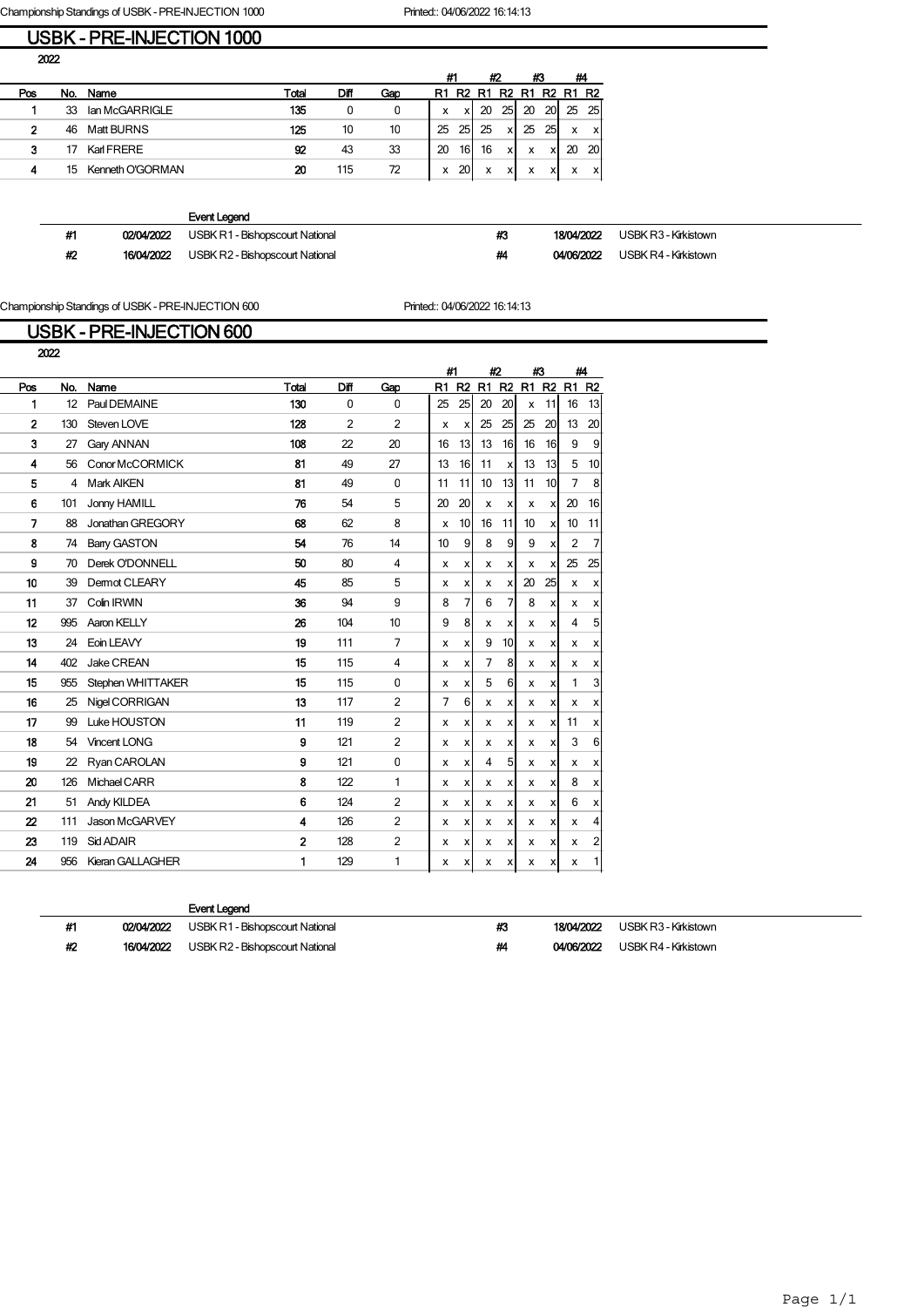## USBK - SUPERSPORT

|                |     |                          |                  |              |                | #1<br>#2<br>#3 |                |    |                | #4 |                |    |                |
|----------------|-----|--------------------------|------------------|--------------|----------------|----------------|----------------|----|----------------|----|----------------|----|----------------|
| Pos            | No. | Name                     | Total            | Diff         | Gap            | R1             | R <sub>2</sub> | R1 | R <sub>2</sub> | R1 | R <sub>2</sub> | R1 | R <sub>2</sub> |
| 1              | 34  | Alastair SEELEY          | 175              | $\mathbf{0}$ | $\mathbf{0}$   | 25             | 25             | 25 | X              | 25 | 25             | 25 | 25             |
| $\overline{2}$ | 8   | <b>Christian ELKIN</b>   | 105              | 70           | 70             | 20             | 20             | 13 | X              | 16 | 13             | 13 | 10             |
| 3              | 70  | <b>Kia McGREEVY</b>      | 72               | 103          | 33             | x              | X              | 16 | X              | 13 | 16             | 16 | 11             |
| 4              | 13  | Gary McCOY               | 56               | 119          | 16             | x              | X              | 11 | X              | 10 | 11             | 11 | 13             |
| 5              | 6   | Michael DUNLOP           | 47               | 128          | 9              | X              | X              | 7  | X              | 20 | 20             | x  | x              |
| 6              | 174 | Joey THOMPSON            | 47               | 128          | 0              | 11             | 11             | 10 | X              | 6  | 9              | x  | x              |
| 7              | 222 | Michael GAHAN            | 44               | 131          | 3              | 10             | 9              | 5  | X              | 3  | 5              | 6  | 6              |
| 8              | 269 | Gary SCOTT               | 43               | 132          | 1              | 9              | X              | 2  | X              | 8  | $\overline{7}$ | 9  | 8              |
| 9              | 22  | Eunan McGLINCHEY         | 40               | 135          | 3              | x              | X              | x  | x              | X  | x              | 20 | 20             |
| 10             | 3   | Mark CONLIN              | 40               | 135          | 0              | x              | X              | x  | x              | 11 | 10             | 10 | 9              |
| 11             | 232 | <b>Jack OLIVER</b>       | 35               | 140          | 5              | 13             | 13             | 9  | X              | x  | x              | x  | X              |
| 12             | 7   | Jamie LYONS              | 32               | 143          | 3              | 16             | 16             | x  | x              | x  | x              | x  | x              |
| 13             | 91  | Graham McALEESE          | 26               | 149          | 6              | 5              | 10             | 4  | x              | 7  | x              | x  | x              |
| 14             | 106 | Leon DUFFY               | $\boldsymbol{z}$ | 153          | 4              | 8              | 3              | 3  | X              | 4  | $\overline{4}$ | x  | x              |
| 15             | 56  | Adam McLEAN              | 20               | 155          | $\overline{2}$ | x              | X              | 20 | x              | x  | x              | x  | x              |
| 16             | 51  | <b>Keith RICHARDSON</b>  | 20               | 155          | $\Omega$       | 7              | 6              | x  | X              | 5  | X              | 2  | x              |
| 17             | 164 | Stephen TOBIN            | 17               | 158          | 3              | X              | x              | x  | x              | 9  | 8              | x  | x              |
| 18             | 145 | <b>Richard McFARLAND</b> | 17               | 158          | $\pmb{0}$      | 1              | 8              | x  | х              | х  | х              | 3  | 5              |
| 19             | 625 | Sean CROSSAN             | 17               | 158          | 0              | 6              | 7              | 1  | x              | х  | 3              | х  | x              |
| 20             | 526 | William DONNELLY         | 17               | 158          | 0              | 4              | 5              | x  | x              | X  | X              | 5  | 3              |
| 21             | 155 | Jonny CAMPBELL           | 16               | 159          | 1              | x              | X              | х  | x              | x  | x              | x  | 16             |
| 22             | 151 | <b>Alex DUNCAN</b>       | 15               | 160          | 1              | x              | X              | x  | x              | х  | x              | 8  | 7              |
| 23             | 53  | Tom GREENWOOD            | 15               | 160          | 0              | 3              | 4              | x  | x              | x  | 2              | 4  | $\overline{c}$ |
| 24             | 18  | Danyl ANDERSON           | 12               | 163          | 3              | x              | X              | 6  | X              | x  | 6              | x  | X              |
| 25             | 99  | Sean BROLLY              | 11               | 164          | 1              | x              | X              | x  | X              | x  | x              | 7  | 4              |
| 26             | 5   | <b>Thomas MAXWELL</b>    | 8                | 167          | 3              | X              | X              | 8  | x              | x  | x              | x  | x              |
| 27             | 934 | Stephen DALY             | 5                | 170          | 3              | 2              | $\overline{c}$ | x  | x              | 1  | X              | x  | x              |
| 28             | 944 | Caolan WATSON            | 2                | 173          | 3              | x              | X              | х  | x              | 2  | x              | x  | x              |
| 29             | 36  | Darren CLARKE            | $\overline{2}$   | 173          | 0              | х              | x              | x  | х              | х  | х              | 1  | 1              |
| 30             | 994 | Caomhan CANNY            | 1                | 174          | 1              | x              | Χ              | х  | x              | x  | 1              | х  | X              |
| 31             | 909 | <b>Keith ANDERSON</b>    | 1                | 174          | 0              | x              | 1              | x  | x              | x  | x              | x  | х              |

| #1 | 02/04/2022 | <b>USBK R1 - Bishopscourt National</b> | #3 | 18/04/2022 | USBK R3 - Kirkistown |
|----|------------|----------------------------------------|----|------------|----------------------|
| #2 | 16/04/2022 | USBK R2 - Bishopscourt National        | #4 | 04/06/2022 | USBK R4 - Kirkistown |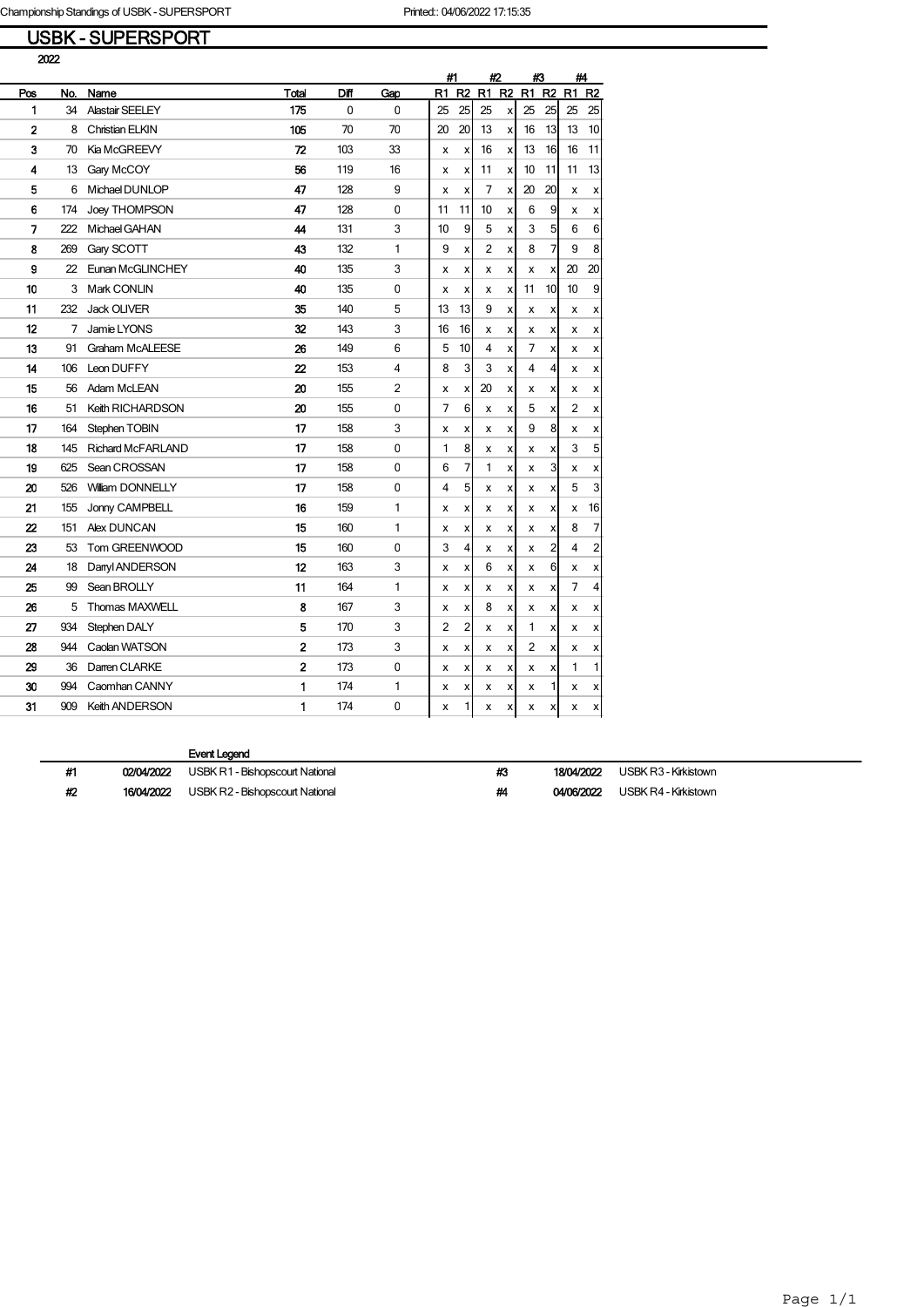## USBK - SUPERSPORT CUP

|                         |     |                         |                          |                |                |    | #1             |                | #2             |                |                    | #3             |                | #4 |  |
|-------------------------|-----|-------------------------|--------------------------|----------------|----------------|----|----------------|----------------|----------------|----------------|--------------------|----------------|----------------|----|--|
| Pos                     | No. | Name                    | Total                    | Diff           | Gap            | R1 | R <sub>2</sub> | R1             | R <sub>2</sub> | R1             | R <sub>2</sub>     | R1             | R <sub>2</sub> |    |  |
| 1                       | 269 | Gary SCOTT              | 133                      | $\mathbf 0$    | $\mathbf 0$    | 20 | x              | 13             | X              | 25             | 25                 | 25             | 25             |    |  |
| $\overline{\mathbf{2}}$ | 222 | Michael GAHAN           | 131                      | $\overline{2}$ | $\overline{2}$ | 25 | 25             | 20             | X              | 13             | 16                 | 16             | 16             |    |  |
| 3                       | 106 | Leon DUFFY              | 85                       | 48             | 46             | 16 | 10             | 16             | X              | 16             | 13                 | 8              | 6              |    |  |
| 4                       | 51  | Keith RICHARDSON        | 83                       | 50             | $\overline{2}$ | 13 | 16             | 9              | X              | 20             | 6                  | 10             | 9              |    |  |
| 5                       | 53  | Tom GREENWOOD           | 71                       | 62             | 12             | 9  | 11             | 10             | x              | 9              | 10                 | 11             | 11             |    |  |
| 6                       | 151 | <b>Alex DUNCAN</b>      | 63                       | 70             | 8              | 3  | 6              | $\overline{2}$ | x              | 8              | 4                  | 20             | 20             |    |  |
| 7                       | 941 | <b>William DONNELLY</b> | 56                       | 77             | $\overline{7}$ | 10 | 13             | x              | х              | x              | 7                  | 13             | 13             |    |  |
| 8                       | 625 | Sean CROSSAN            | 54                       | 79             | $\overline{2}$ | 11 | 20             | 11             | x              | x              | 11                 | 1              | x              |    |  |
| 9                       | 934 | Stephen DALY            | 51                       | 82             | 3              | 8  | 9              | 8              | x              | 10             | 3                  | 6              | 7              |    |  |
| 10                      | 18  | Danyl ANDERSON          | 45                       | 88             | 6              | x  | x              | 25             | X              | x              | 20                 | x              | x              |    |  |
| 11                      | 909 | Keith ANDERSON          | 36                       | 97             | 9              | 7  | 8              | x              | x              | 6              | 5                  | 5              | 5              |    |  |
| 12                      | 944 | Caolan WATSON           | 26                       | 107            | 10             | X  | X              | 7              | X              | 11             | 8                  | x              | x              |    |  |
| 13                      | 36  | Darren CLARKE           | 25                       | 108            | 1              | x  | X              | 6              | x              | x              | x                  | 9              | 10             |    |  |
| 14                      | 994 | Caomhan CANNY           | $\boldsymbol{p}$         | 111            | 3              | 2  | 4              | x              | X              | $\overline{7}$ | 9                  | x              | x              |    |  |
| 15                      | 999 | Michael CLYDE           | $\boldsymbol{z}$         | 111            | $\mathbf 0$    | 4  | 5              | 5              | x              | 5              | 1                  | $\overline{2}$ | x              |    |  |
| 16                      | 921 | Gary WILSON             | 15                       | 118            | 7              | x  | X              | x              | x              | x              | X                  | 7              | 8              |    |  |
| 17                      | 30  | Ajay CAREY              | 13                       | 120            | $\overline{2}$ | 6  | 7              | x              | X              | x              | х                  | x              | x              |    |  |
| 18                      | 187 | James WALSH             | 8                        | 125            | 5              | x  | X              | x              | x              | x              | X                  | $\overline{4}$ | 4              |    |  |
| 19                      | 52  | Kelan SMITH             | $\overline{\phantom{a}}$ | 126            | 1              | 5  | 2              | x              | x              | х              | x                  | x              | x              |    |  |
| 20                      | 58  | Andrew DAVENPORT        | $\overline{\phantom{a}}$ | 126            | $\Omega$       | x  | X              | 4              | x              | 3              | $\pmb{\mathsf{x}}$ | x              | x              |    |  |
| 21                      | 65  | Jamie BORELAND          | $\overline{\phantom{a}}$ | 126            | 0              | х  | X              | x              | x              | 1              | x                  | 3              | 3              |    |  |
| 22                      | 107 | Anthony O'CARROLL       | 6                        | 127            | 1              | x  | X              | x              | x              | 4              | 2                  | x              | x              |    |  |
| 23                      | 922 | Ryan WADE               | 4                        | 129            | $\overline{2}$ | 1  | 3              | х              | X              | x              | x                  | х              | x              |    |  |
| 24                      | 23  | Stuart McCANN           | 3                        | 130            | 1              | x  | X              | 3              | x              | x              | x                  | x              | x              |    |  |
| 25                      | 979 | <b>Gary REILLY</b>      | $\overline{2}$           | 131            | 1              | x  | X              | x              | x              | х              | x                  | x              | 2              |    |  |
| 26                      | 701 | Shea McCRORY            | $\overline{2}$           | 131            | $\mathbf 0$    | x  | X              | x              | x              | 2              | x                  | x              | x              |    |  |
| 27                      | 333 | Thomas OLIVER           | 1                        | 132            | 1              | x  | X              | х              | x              | х              | x                  | x              | 1              |    |  |
| 28                      | 144 | Liam CHAWKE             | 1                        | 132            | $\mathbf 0$    | X  | x              | 1              | x              | x              | x                  | x              | x              |    |  |
| 29                      | 213 | Dale GORDON             | 1                        | 132            | $\mathbf 0$    | x  | 1              | x              | x              | x              | x                  | x              | x              |    |  |

| иепт | œ |
|------|---|
|      |   |

| #1 | 02/04/2022 USBK R1 - Bishopscourt National        | #3 | 18/04/2022 | USBK R3 - Kirkistown |
|----|---------------------------------------------------|----|------------|----------------------|
| #2 | <b>16/04/2022</b> USBK R2 - Bishopscourt National | #4 | 04/06/2022 | USBK R4 - Kirkistown |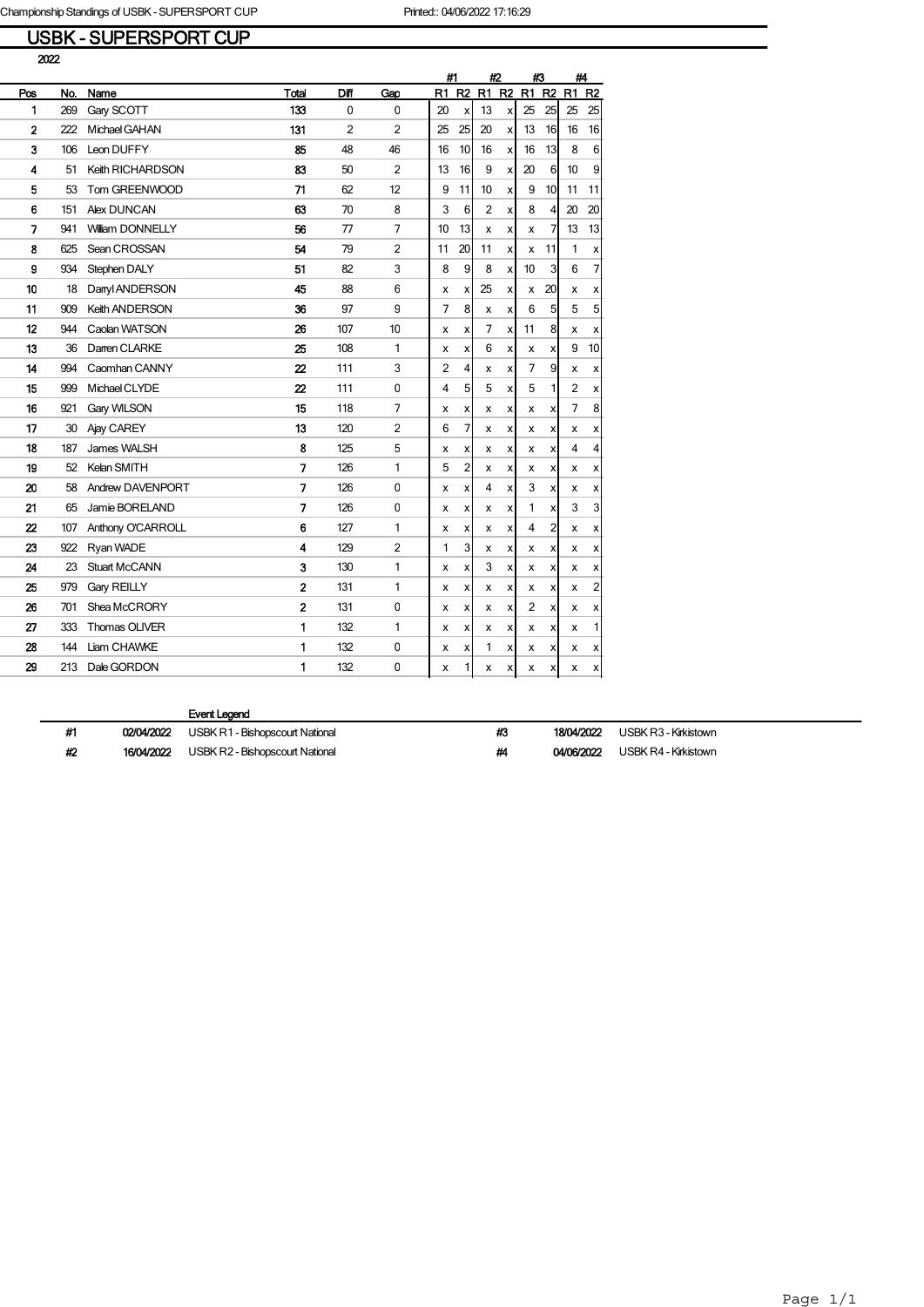## USBK - SUPERBIKE

|     |     |                        |                |      |                |    | #1             |    | #2<br>#3       |    |                |    | #4             |
|-----|-----|------------------------|----------------|------|----------------|----|----------------|----|----------------|----|----------------|----|----------------|
| Pos | No. | Name                   | Total          | Diff | Gap            | R1 | R <sub>2</sub> | R1 | R <sub>2</sub> | R1 | R <sub>2</sub> | R1 | R <sub>2</sub> |
| 1   | 34  | <b>Alastair SEELEY</b> | 200            | 0    | 0              | 25 | 25             | 25 | 25             | 25 | 25             | 25 | 25             |
| 2   | 38  | Jason LYNN             | 156            | 44   | 44             | 20 | 16             | 20 | 20             | 20 | 20             | 20 | 20             |
| 3   | 3   | Ryan GIBSON            | 85             | 115  | 71             | 13 | 13             | 10 | 8              | 11 | 13             | 8  | 9              |
| 4   | 99  | Ross IRWIN             | 70             | 130  | 15             | 11 | 10             | 11 | 7              | x  | 11             | 10 | 10             |
| 5   | 411 | Aaron SPENCE           | 47             | 153  | 23             | 8  | 9              | 2  | 4              | x  | 7              | 9  | 8              |
| 6   | 54  | Matthew CAUGHEY        | 47             | 153  | 0              | 9  | X              | 6  | 5              | 5  | 8              | 7  | 7              |
| 7   | 56  | Adam McLEAN            | 45             | 155  | 2              | X  | X              | x  | 13             | 16 | 16             | x  | X              |
| 8   | 16  | Mike BROWNE            | 45             | 155  | 0              | 16 | 11             | 9  | 9              | x  | x              | x  | X              |
| 9   | 89  | <b>Kyle CROSS</b>      | 45             | 155  | 0              | 10 | X              | 5  | X              | 10 | 9              | x  | 11             |
| 10  | 13  | Gary McCOY             | 42             | 158  | 3              | x  | X              | 13 | X              | х  | х              | 13 | 16             |
| 11  | 241 | Thomas O'GRADY         | 40             | 160  | $\overline{2}$ | x  | X              | 16 | 11             | 13 | X              | X  | X              |
| 12  | 212 | Dean McMASTER          | 40             | 160  | 0              | x  | X              | 4  | $\overline{c}$ | 9  | 10             | 11 | 4              |
| 13  | 32  | Carl PHILLIPS          | 36             | 164  | 4              | x  | 20             | x  | 16             | x  | х              | X  | x              |
| 14  | 22  | Eunan McGLINCHEY       | 29             | 171  | 7              | x  | X              | х  | X              | x  | x              | 16 | 13             |
| 15  | 114 | <b>Alan KENNY</b>      | 29             | 171  | 0              | 7  | 8              | 8  | 6              | х  | X              | x  | X              |
| 16  | 818 | Jamie COLLINS          | 27             | 173  | 2              | х  | X              | 3  | X              | 8  | 4              | 6  | 6              |
| 17  | 17  | Stephen MAGILL         | 20             | 180  | 7              | x  | X              | 7  | X              | 7  | 6              | x  | x              |
| 18  | 15  | Daniel MATHESON        | 18             | 182  | $\overline{2}$ | 5  | 7              | x  | X              | 3  | x              | 1  | $\overline{2}$ |
| 19  | 353 | David AMBROSE          | 17             | 183  | 1              | 2  | 4              | x  | x              | 2  | 1              | 5  | 3              |
| 20  | 5   | Thomas MAXWELL         | 15             | 185  | 2              | 6  | 6              | x  | 3              | x  | x              | x  | х              |
| 21  | 66  | Adam CROOKS            | 15             | 185  | 0              | 4  | 5              | x  | x              | 6  | x              | x  | х              |
| 22  | 8   | Emmet O'GRADY          | 10             | 190  | 5              | x  | X              | x  | 10             | х  | х              | x  | x              |
| 23  | 5   | Marty LENNON           | 9              | 191  | 1              | x  | X              | x  | x              | 4  | 5              | x  | X              |
| 24  | 21  | Aaron ARMSTRONG        | 5              | 195  | 4              | X  | X              | x  | X              | x  | x              | x  | 5              |
| 25  | 75  | <b>Barry SHEEHAN</b>   | 4              | 196  | 1              | х  | x              | x  | x              | х  | х              | 4  | х              |
| 26  | 933 | Alexander CLARK        | 4              | 196  | 0              | 1  | 3              | x  | X              | х  | x              | x  | x              |
| 27  | 8   | Danyl ANDERSON         | 4              | 196  | 0              | x  | X              | x  | X              | х  | x              | 3  | 1              |
| 28  | 175 | Thomas McADOO          | 3              | 197  | 1              | x  | X              | x  | X              | х  | 3              | x  | X              |
| 29  | 77  | <b>Kevin LAVERY</b>    | 3              | 197  | 0              | 3  | Χ              | х  | x              | х  | x              | x  | x              |
| 30  | 138 | Paul WILLIAMS          | 3              | 197  | 0              | x  | x              | x  | x              | 1  | 2              | x  | х              |
| 31  | 29  | Alan GRAHAM            | $\overline{2}$ | 198  | 1              | x  | X              | X  | X              | X  | X              | 2  | X              |
| 32  | 37  | Alan SMYTH             | 2              | 198  | 0              | x  | 2              | х  | x              | х  | X              | x  | х              |
| 33  | 96  | Shane CONNOLLY         | $\overline{2}$ | 198  | 0              | х  | X              | 1  | 1              | х  | х              | x  | x              |
| 34  | 104 | Michael PRESS          | 1              | 199  | 1              | x  | 1              | x  | x              | x  | x              | x  | x              |

| #1 | 02/04/2022 | USBK R1 - Bishopscourt National | #3 |            | <b>18/04/2022</b> USBK R3 - Kirkistown |
|----|------------|---------------------------------|----|------------|----------------------------------------|
| #2 | 16/04/2022 | USBK R2 - Bishopscourt National | #4 | 04/06/2022 | USBK R4 - Kirkistown                   |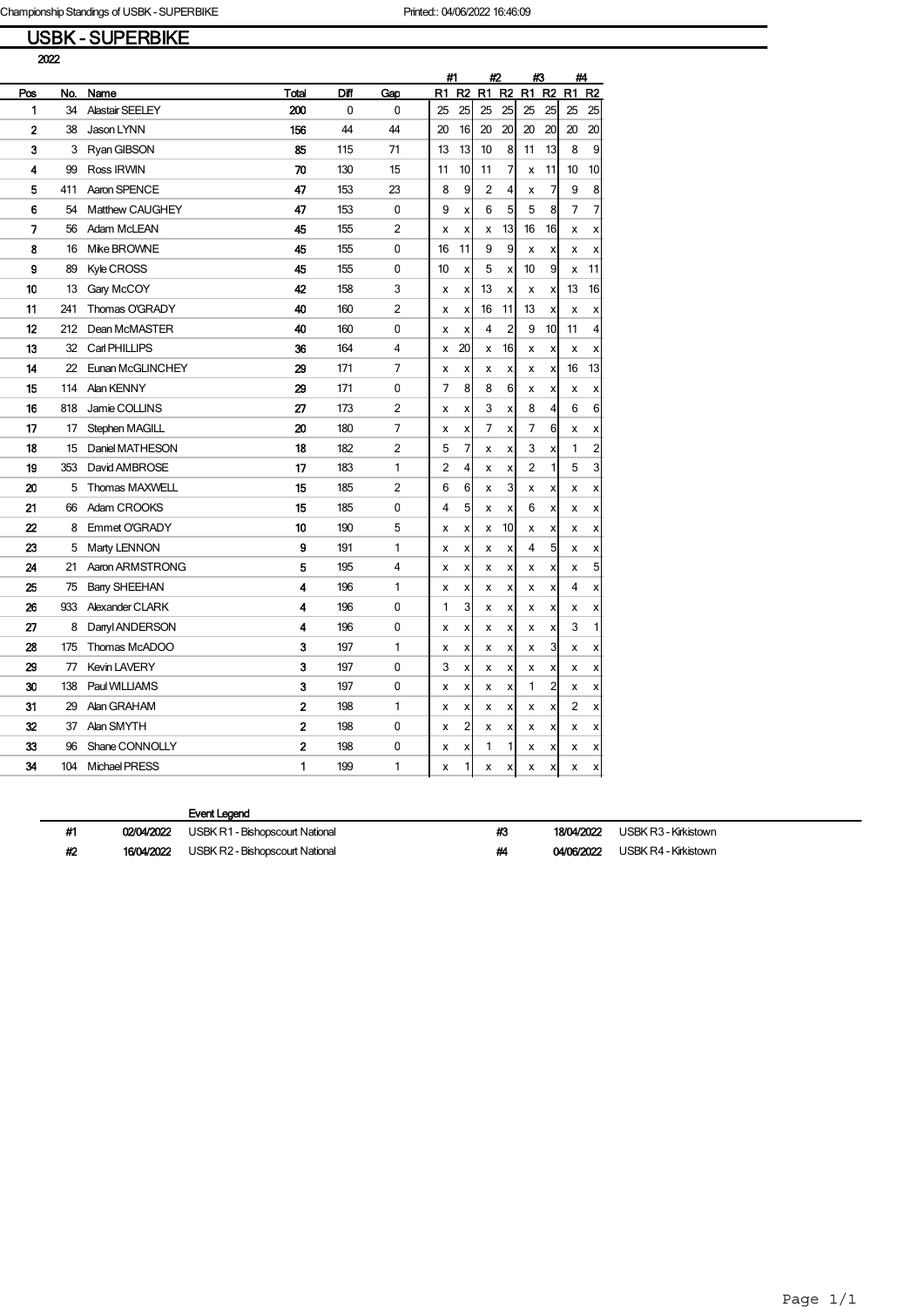### USBK - SUPERBIKE CUP

|                          |     |                        |                  |             |                | #1             |                           | #2             |                           | #3             |                           | #4             |                  |
|--------------------------|-----|------------------------|------------------|-------------|----------------|----------------|---------------------------|----------------|---------------------------|----------------|---------------------------|----------------|------------------|
| Pos                      | No. | Name                   | Total            | Diff        | Gap            | R1             | R <sub>2</sub>            | R1             | R <sub>2</sub>            |                | R1 R2                     | R1             | R <sub>2</sub>   |
| 1                        | 353 | David AMBROSE          | 132              | $\mathbf 0$ | $\mathbf{0}$   | 20             | 20                        | 16             | X                         | 16             | 20                        | 20             | 20               |
| $\overline{2}$           | 818 | Jamie COLLINS          | 125              | 7           | $\overline{7}$ | x              | х                         | 25             | x                         | 25             | 25                        | 25             | 25               |
| 3                        | 15  | Daniel MATHESON        | 117              | 15          | 8              | 25             | 25                        | 20             | $\boldsymbol{\mathsf{x}}$ | 20             | xl                        | 11             | 16               |
| 4                        | 980 | Conor McDONNELL        | 64               | 68          | 53             | 8              | 6                         | 7              | $\boldsymbol{\mathsf{x}}$ | 10             | 13                        | 10             | 10               |
| 5                        | 221 | Michael GILLAN         | 58               | 74          | 6              | 10             | 9                         | x              | x                         | 11             | 16                        | $\overline{7}$ | 5                |
| 6                        | 933 | Alexander CLARK        | 57               | 75          | 1              | 16             | 16                        | 13             | X                         | x              | $\boldsymbol{\mathsf{x}}$ | 6              | 6                |
| $\overline{\phantom{a}}$ | 70  | Derek O'DONNELL        | 56               | 76          | 1              | x              | 5                         | 11             | X                         | 13             | 11                        | 8              | 8                |
| 8                        | 12  | Alan ARMSTRONG         | 44               | 88          | 12             | 6              | 4                         | 5              | $\boldsymbol{\mathsf{x}}$ | 8              | 9                         | 5              | $\overline{7}$   |
| 9                        | 170 | Almantas MONTVILOS     | 37               | 95          | $\overline{7}$ | x              | x                         | 4              | $\boldsymbol{\mathsf{x}}$ | 5              | 10 <sup>1</sup>           | 9              | $\overline{9}$   |
| 10                       | 68  | George DAWSON          | 33               | 99          | 4              | $\overline{2}$ | 3                         | 3              | $\boldsymbol{\mathsf{x}}$ | 9              | 8                         | 4              | $\vert$          |
| 11                       | 8   | Danyl ANDERSON         | 29               | 103         | 4              | x              | x                         | х              | x                         | x              | x                         | 16             | 13               |
| 12                       | 37  | Alan SMYTH             | 26               | 106         | 3              | 13             | 13                        | x              | X                         | x              | x                         | X              | $\boldsymbol{x}$ |
| 13                       | 87  | Daryl ASTON            | 26               | 106         | 0              | 4              | x                         | $\overline{2}$ | $\boldsymbol{\mathsf{x}}$ | $\overline{7}$ | 7                         | 3              | $\overline{3}$   |
| 14                       | 29  | Alan GRAHAM            | 24               | 108         | $\overline{2}$ | x              | x                         | х              | x                         | x              | x                         | 13             | 11               |
| 15                       | 13  | Seanie SMITH           | 23               | 109         | 1              | $\overline{7}$ | 7                         | 9              | X                         | x              | X                         | X              | x                |
| 16                       | 104 | Michael PRESS          | $\boldsymbol{z}$ | 110         | 1              | 11             | 11                        | х              | X                         | x              | x                         | х              | x                |
| 17                       | 910 | Aaron EVANGELISTA      | 21               | 111         | 1              | 9              | 2                         | 10             | $\pmb{\times}$            | х              | X                         | х              | x                |
| 18                       | 30  | <b>Brian GRAHAM</b>    | 16               | 116         | 5              | 3              | 1                         | x              | x                         | 6              | 61                        | X              | x                |
| 19                       | 333 | Thomas OLIVER          | 13               | 119         | 3              | 5              | 8                         | x              | x                         | x              | x                         | X              | x                |
| 20                       | 26  | <b>Bany KELLY</b>      | 10               | 122         | 3              | х              | 10                        | х              | x                         | х              | X                         | х              | x                |
| 21                       | 97  | <b>Justin MILLIGAN</b> | 9                | 123         | 1              | х              | x                         | х              | x                         | 4              | 5 <sup>1</sup>            | x              | x                |
| 22                       | 943 | Mark MOORE             | 9                | 123         | 0              | 1              | x                         | 1              | X                         | 3              | $\vert$                   | x              | x                |
| 23                       | 951 | Wayne KNOWLES          | 9                | 123         | $\pmb{0}$      | х              | x                         | х              | x                         | $\overline{2}$ | 3                         | 2              | $\overline{2}$   |
| 24                       | 81  | William SAUNDERSON     | 8                | 124         | 1              | х              | x                         | 8              | x                         | х              | X                         | х              | x                |
| 25                       | 133 | <b>Robert TONER</b>    | 6                | 126         | $\overline{2}$ | x              | $\boldsymbol{\mathsf{x}}$ | 6              | x                         | x              | x                         | x              | x                |

#### Event Legend

#1 02/04/2022 USBK R1 - Bishopscourt National #3 18/04/2022 USBK R3 - Kirkistown

#2 16/04/2022 USBK R2 - Bishopscourt National #4 04/06/2022 USBK R4 - Kirkistown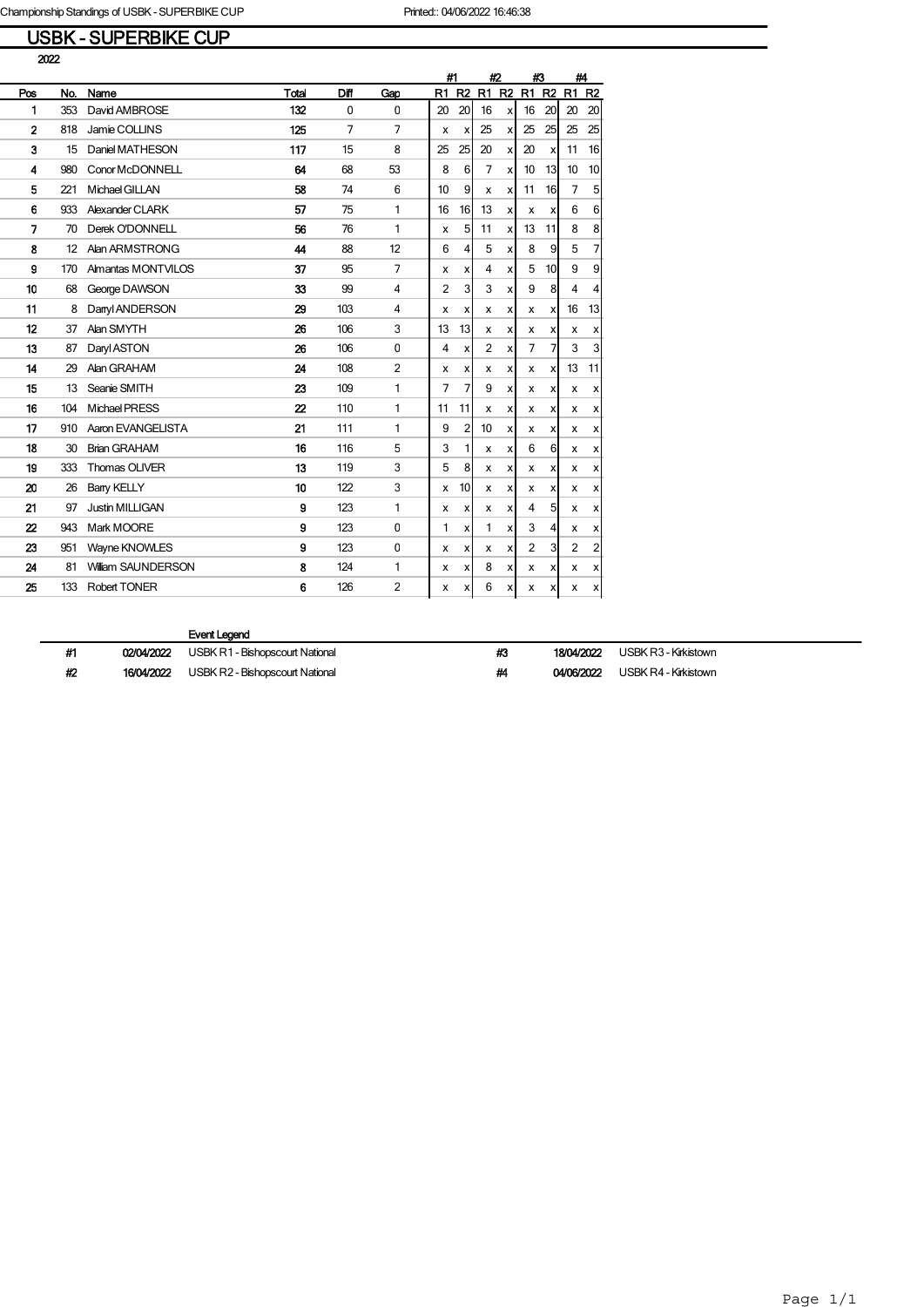Championship Standings of USBK - CLASSIC 250cc Printed:: 04/06/2022 17:05:13

| USBK - CLASSIC 250cc |  |
|----------------------|--|
|                      |  |
|                      |  |

|     |     |                     |       |      |     | #1 |                | #2 |                | #3           |           |
|-----|-----|---------------------|-------|------|-----|----|----------------|----|----------------|--------------|-----------|
| Pos | No. | Name                | Total | Diff | Gap | R1 | R <sub>2</sub> | R1 | R <sub>2</sub> | <b>R1 R2</b> |           |
|     | 87  | <b>Brian MATEER</b> | 125   | 0    | 0   | 25 | 25             | 25 | x              | 25           | 25I       |
| 2   | 76  | <b>Philip SHAW</b>  | 96    | 29   | 29  | 20 | 20             | 20 | хI             | 20           | 16        |
| 3   | 65  | John DIXON          | 45    | 80   | 51  | 13 | 16I            | 16 | xl             | x            | x         |
| 4   | 19  | Edwin GILMORE       | 20    | 105  | 25  | x  | x              | x  | X              | x            | <b>20</b> |
| 5   | 49  | Malcolm LOVE        | 16    | 109  | 4   | 16 | x              | x  | v<br>$\lambda$ | x            | x         |

Event Legend

#1 02/04/2022 USBK R1 - Bishopscourt National #3 04/06/2022 USBK R4 - Kirkistown

#2 16/04/2022 USBK R2 - Bishopscourt National

Championship Standings of USBK - CLASSIC 350cc Printed:: 04/06/2022 17:05:13

ׇ֚֬

|      |     | USBK - CLASSIC 350cc |       |              |                |    |          |    |                |    |                 |
|------|-----|----------------------|-------|--------------|----------------|----|----------|----|----------------|----|-----------------|
| 2022 |     |                      |       |              |                |    |          |    |                |    |                 |
|      |     |                      |       |              |                |    | #1       | #2 |                | #3 |                 |
| Pos  | No. | Name                 | Total | Diff         | Gap            | R1 | R2<br>R1 |    | R <sub>2</sub> | R1 | R <sub>2</sub>  |
|      | 46  | Mark JOHNSON         | 125   | $\mathbf{0}$ | 0              | 25 | 25       | 25 | x              | 25 | 25              |
| 2    | 17  | Nicky LAMB           | 92    | 33           | 33             | 20 | 20       | 20 | x              | 16 | 16 <sup>1</sup> |
| 3    | 19  | Edwin GILMORE        | 48    | 77           | 44             | 16 | 16       | 16 | x              | x  | x               |
| 4    | 14  | Nigel MOORE          | 40    | 85           | 8              | x  | x        | x  | x              | 20 | 20              |
| 5    | 24  | George STINSON       | 26    | 99           | 14             | X  | x        | x  | x              | 13 | 13 <sup>1</sup> |
| 6    | 35  | Gavan DUFFY          | 24    | 101          | $\overline{2}$ | x  | 13       | x  | x              | 11 | x               |
| 7    | 677 | <b>Kevin CALLAN</b>  | 21    | 104          | 3              | X  | x        | x  | x              | 10 | 11              |
| 8    | 21  | Mark KIRKPATRICK     | 9     | 116          | 12             | x  | x        | x  | x              | 9  | x               |

#### Event Legend

#1 02/04/2022 USBK R1 - Bishopscourt National #3 04/06/2022 USBK R4 - Kirkistown #2 16/04/2022 USBK R2 - Bishopscourt National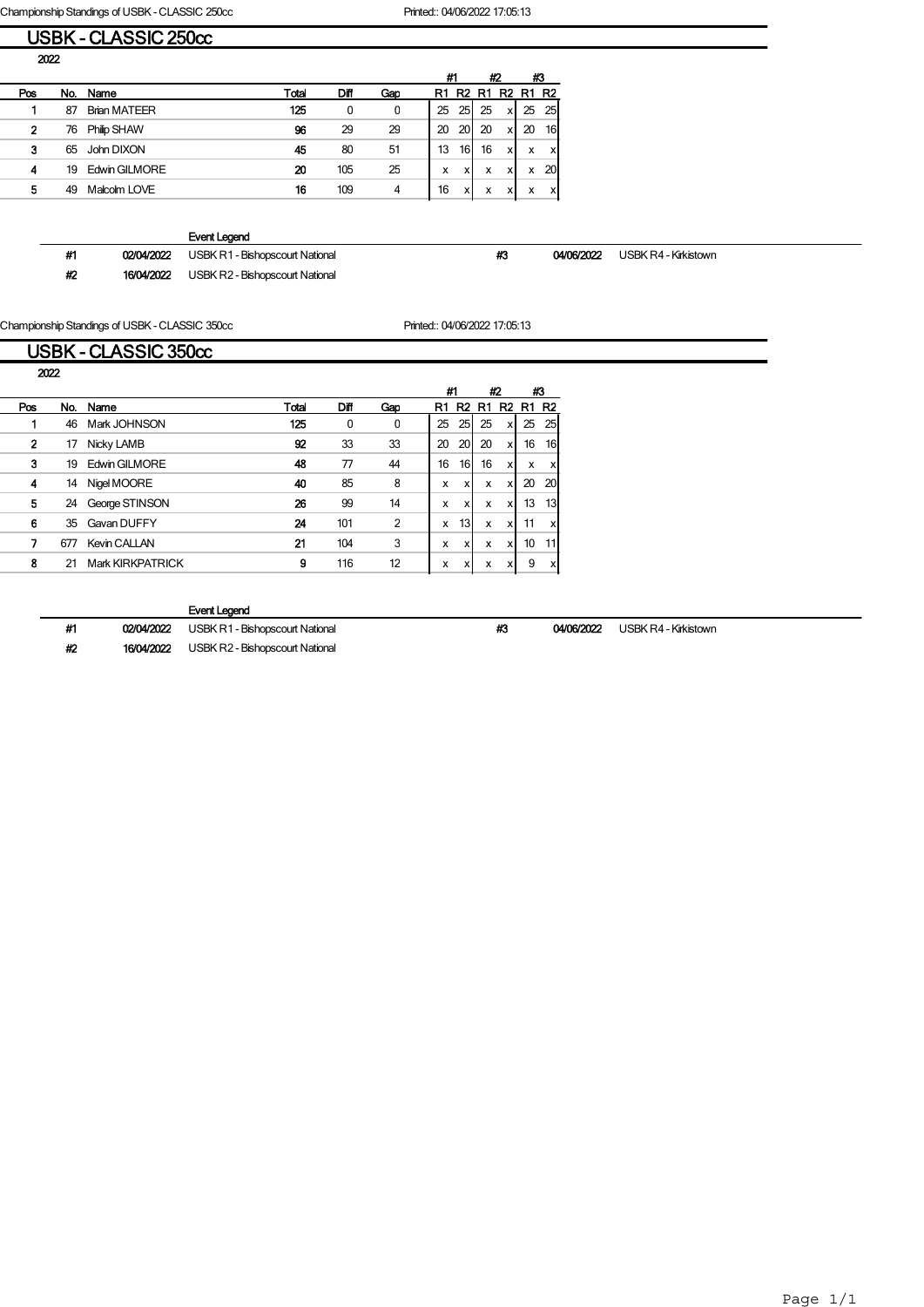Championship Standings of USBK - CLASSIC 1000cc Printed:: 04/06/2022 17:04:43 USBK - CLASSIC 1000cc

| 2022         |     |                   |       |      |     |    |                 |              |    |          |                           |
|--------------|-----|-------------------|-------|------|-----|----|-----------------|--------------|----|----------|---------------------------|
|              |     |                   |       |      |     | #1 |                 |              | #2 | #3       |                           |
| Pos          | No. | Name              | Total | Diff | Gap | R1 |                 | <b>R2 R1</b> |    | R2 R1 R2 |                           |
|              | 51  | Andy KILDEA       | 108   | 0    | 0   | 20 | 25              | 25           | xI | 13       | - 25                      |
| $\mathbf{2}$ | 56  | Alex CONROY       | 105   | 3    | 3   | 25 | 20 <sub>1</sub> | 20           | xl | 20       | - 20                      |
| 3            | 63  | lan THOMPSON      | 64    | 44   | 41  | 16 | 16              | x            | xl | 16       | 16                        |
| 4            | 939 | <b>PhilLUNNEY</b> | 42    | 66   | 22  | x  | 13              | 16           | xl | <b>X</b> | - 13                      |
| 5            | 27  | Stephen McKEOWN   | 25    | 83   | 17  | x  | <b>X</b>        | x            | x  | 25       | $\boldsymbol{\mathsf{x}}$ |

Event Legend

#1 02/04/2022 USBK R1 - Bishopscourt National #3 04/06/2022 USBK R4 - Kirkistown

#2 16/04/2022 USBK R2 - Bishopscourt National

Championship Standings of USBK - CLASSIC 500cc Printed:: 04/06/2022 17:04:43

### USBK - CLASSIC 500cc

| 2022           |     |                  |       |      |     |    |    |                               |    |
|----------------|-----|------------------|-------|------|-----|----|----|-------------------------------|----|
|                |     |                  |       |      |     | #1 |    | #2                            |    |
| Pos            | No. | Name             | Total | Diff | Gao | R1 | R2 | R <sub>1</sub> R <sub>2</sub> |    |
|                |     | David McVICKER   | 50    | 0    |     | x  |    | 25                            | 25 |
| $\overline{2}$ | 60  | Lewis McCLEMENTS | 40    | 10   | 10  | x  |    |                               | 20 |
| 3              | 9   | Sam KINKEAD      | 25    | 25   | 15  | 25 |    | x                             |    |

Event Legend

#1 16/04/2022 USBK R2 - Bishopscourt National #2 04/06/2022 USBK R4 - Kirkistown